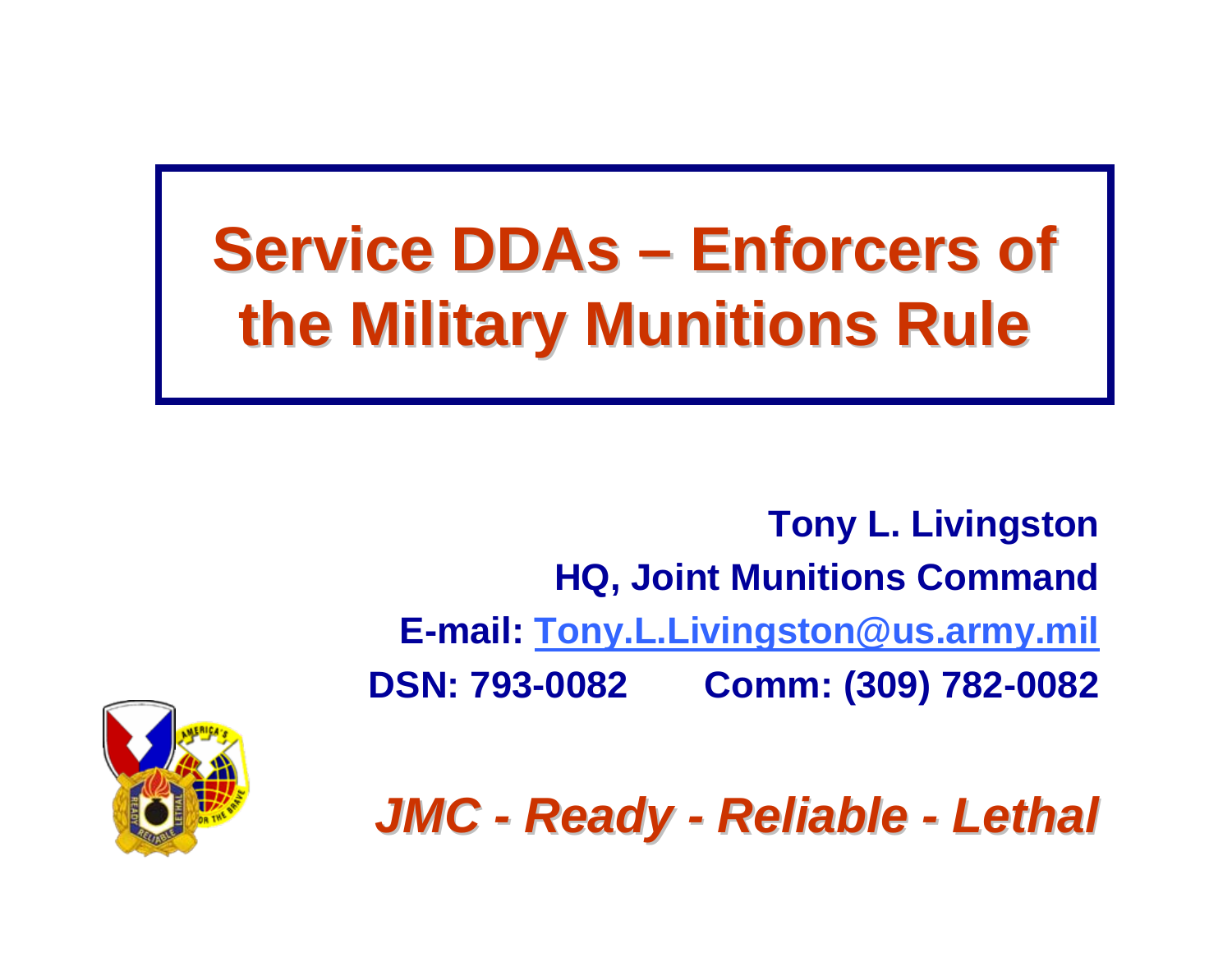

## **Briefing Outline Briefing Outline**

**Military Munitions Rule – The Law! DDAs Evolved From the Munitions RuleWhat Service DDAs Do! What Service DDAs Don't Do! How DDAs Help the Demil Community These Are Your Service DDAs! Questions**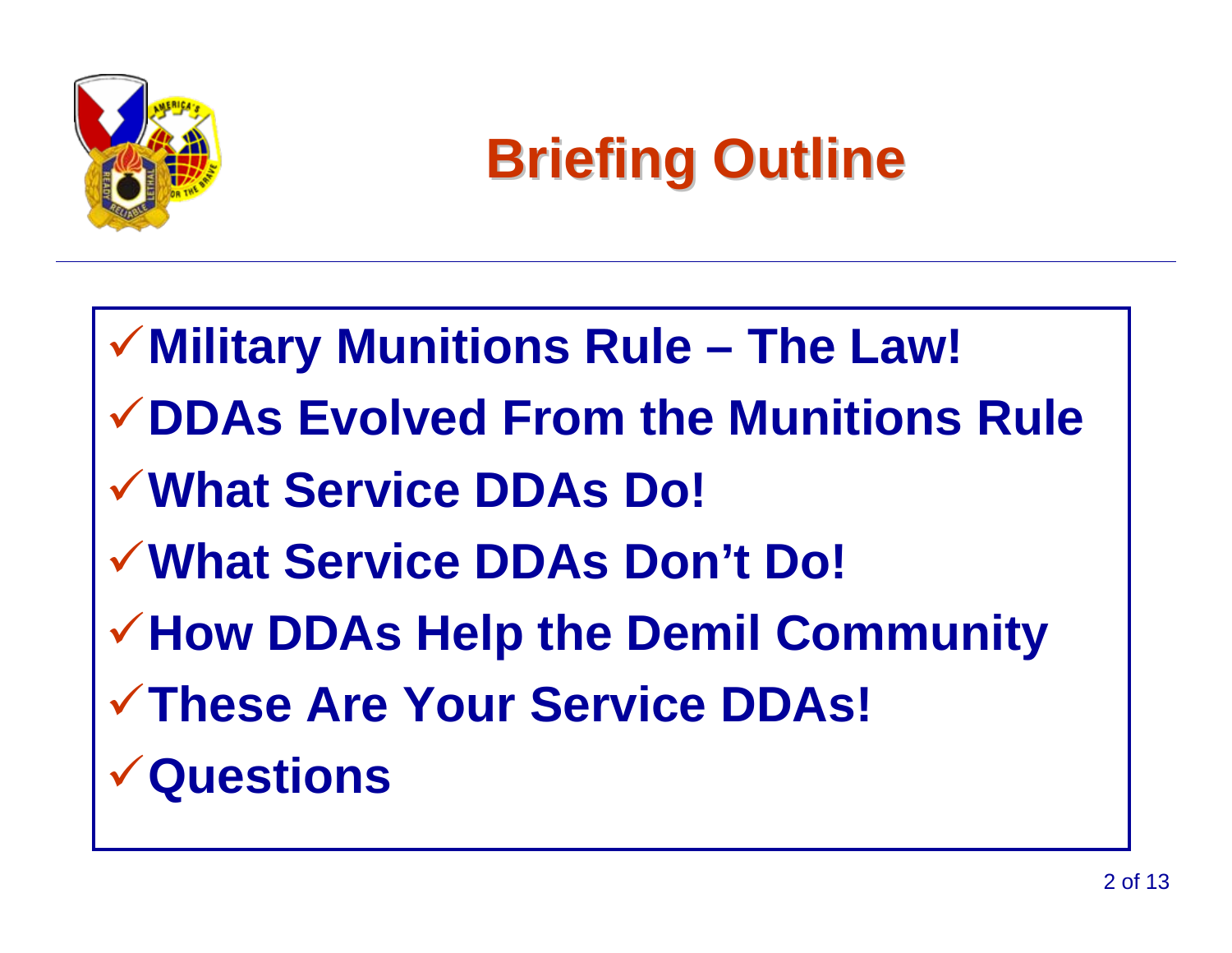

### **Military Munitions Rule M The Law! The Law!**

<sup>9</sup>**Congress directed munitions regulation** ¾**Federal Facility Compliance Act, Sep 92** z **Waived Sovereign Immunity** <sup>9</sup>**Munitions Rule published 12 Feb 97** ¾**40 CFR 266.200**9 **DoD MR Implementation Policy signed Jul 98**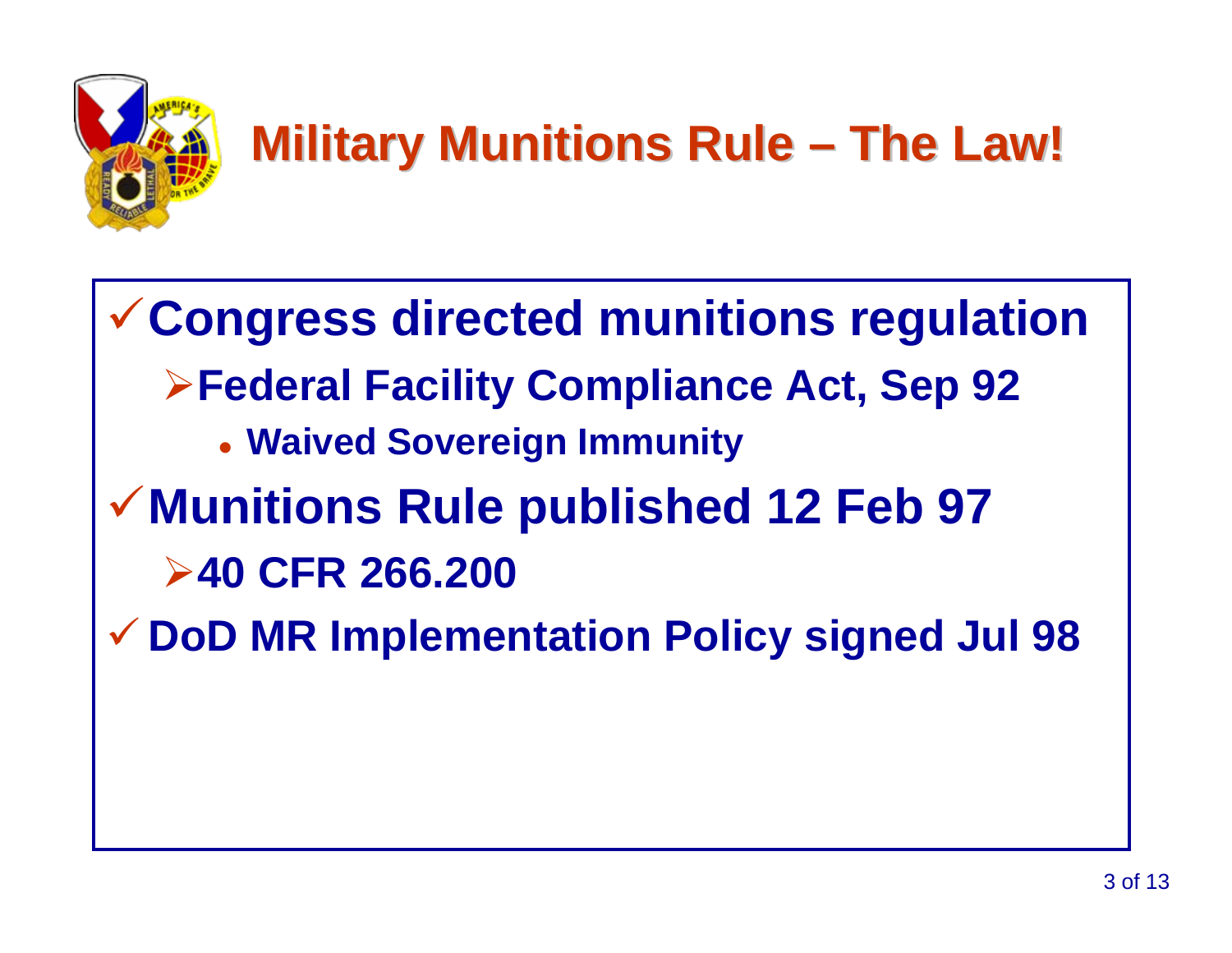#### **Military Munitions Rule M The Law! The Law!**

- $\checkmark$  **When munitions are not waste!**
	- ¾ **Training**
	- ¾ **Test & Evaluation**
	- ¾ **Range clearance at Active/ Inactive ranges**
	- ¾ **Resource Recovery & Recycling (R3)**
- $\checkmark$  **When unused munitions become waste!**
	- ¾ **Abandoned**
	- ¾ **Removed for disposal**
	- ¾ **Damaged or deteriorated**
	- ¾ **Declared waste by Authorized Military Official**
- $\checkmark$  **When used munitions become waste!**
	- ¾ **Transported off-range**
	- ¾ **Buried or land filled**
	- ¾ **Used or fired munitions landing off-range**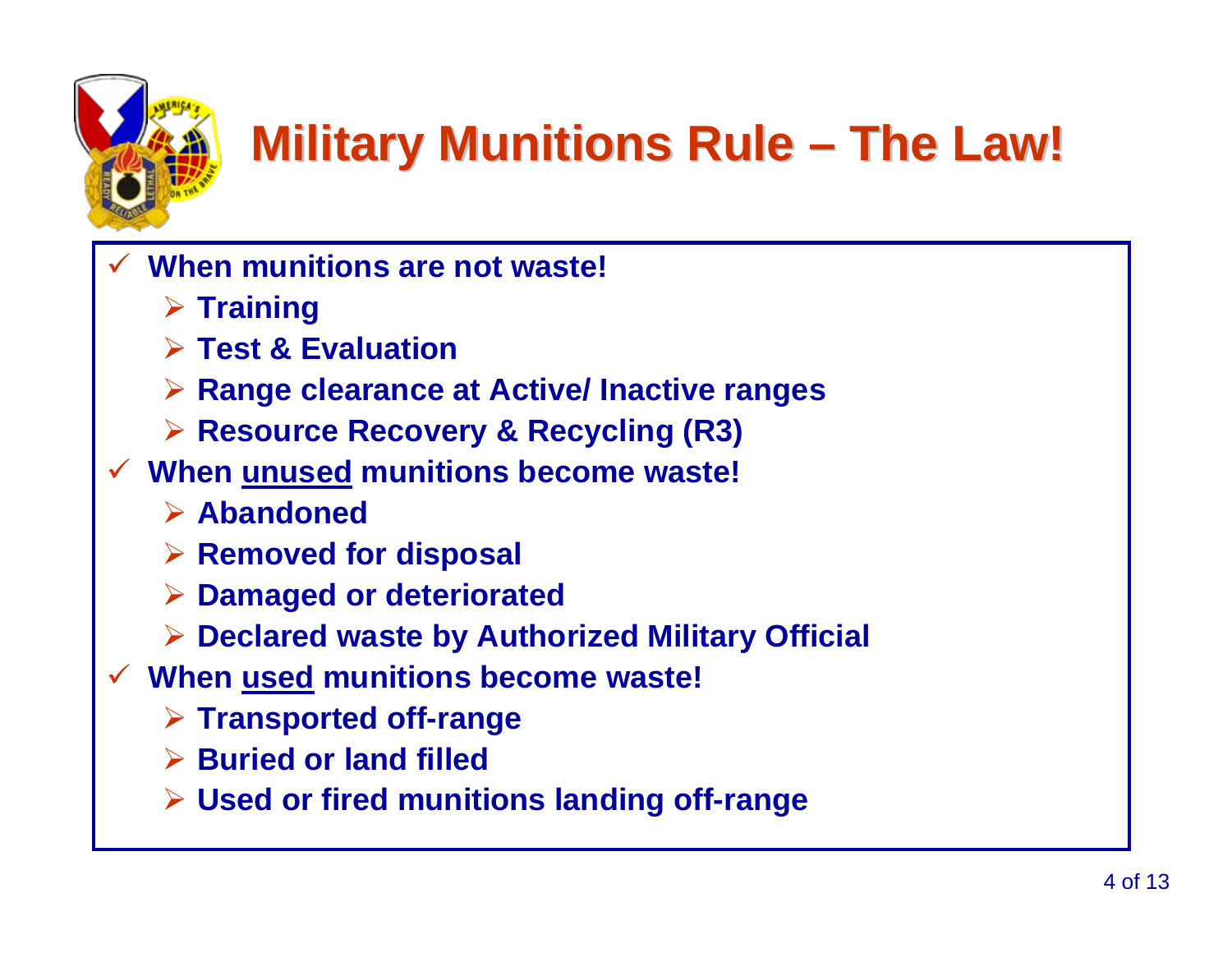

### **DDAs Evolved From the Munitions Rule DDAs Evolved From the Munitions Rule**

## **EPA recognize DoD as munitions expert Authority to declare munitions as waste DoD MR Implementation Policy Chapter 6: DDA Evaluation Process** z **DDAs are the only personnel authorized to declare unused munitions as waste munitions**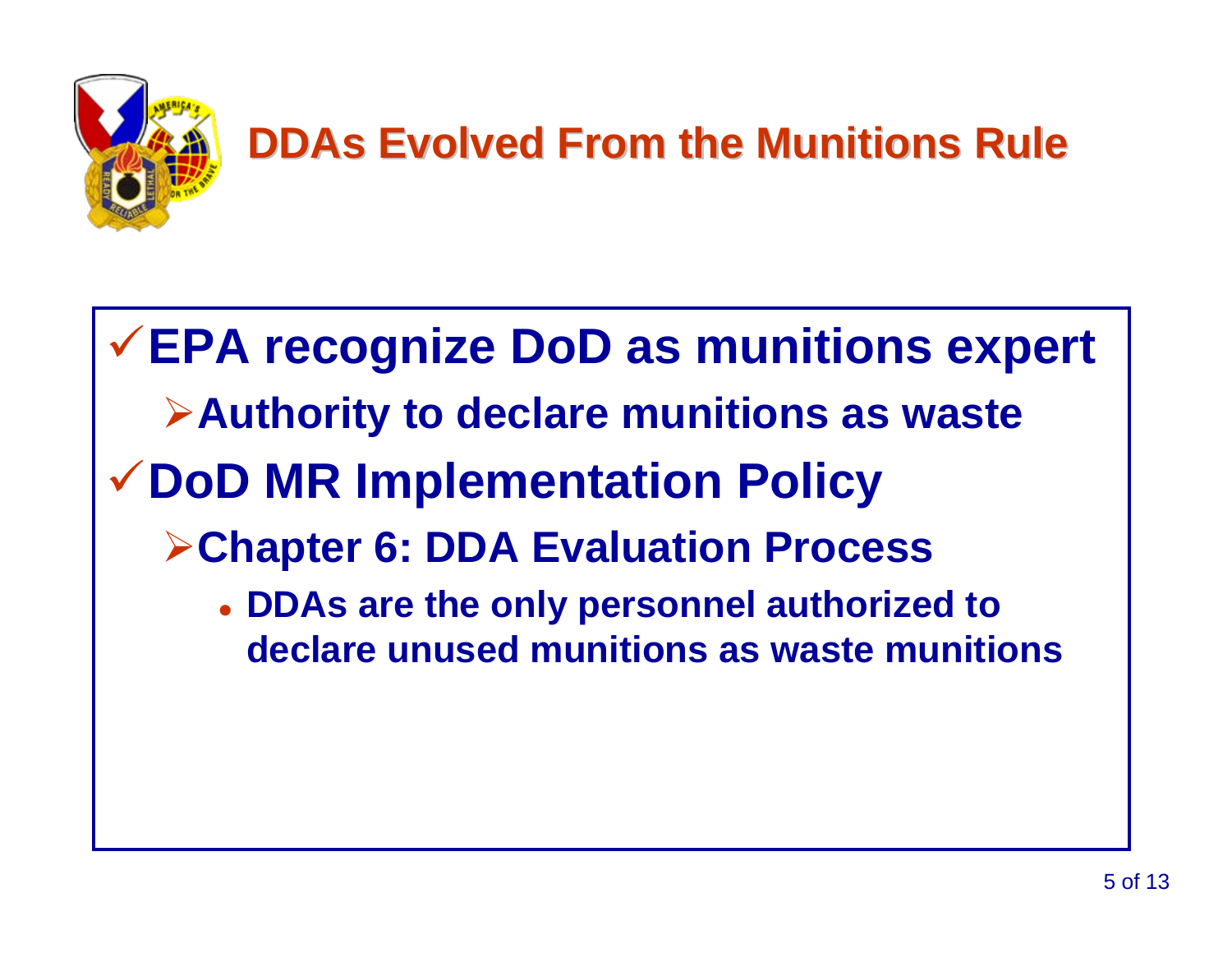

### **What Service DDAs Do! What Service DDAs Do! What Service DDAs Do!**

 $\checkmark$  **Implement and comply with the DoD MRIP**  ¾**Influence correct interpretation as needed** 9 **Minimize the generation of waste munitions** ¾**Evaluate for R3, training, testing, FMS, etc.** 9 **Provide annual munitions forecasts of material coming into the B5A demil account** 9 **Provide timely munitions dispositions to customers** $\checkmark$ **Train, Train, Train!**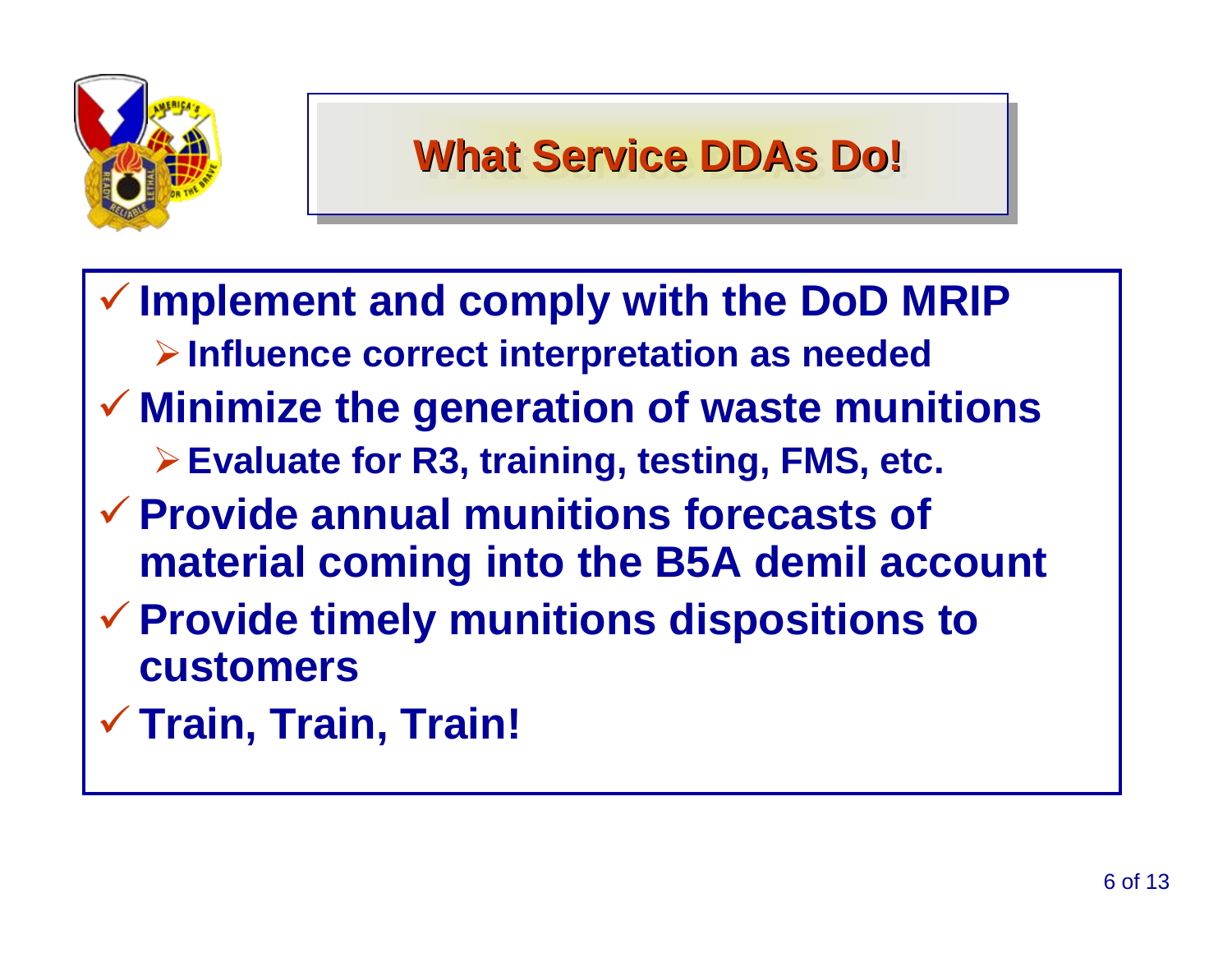

**Items that are not military munitions Munitions emergency response Items that are already waste munitions Transported Off Range Buried or Land FilledLanding Off Range Items not in DoD physical custody**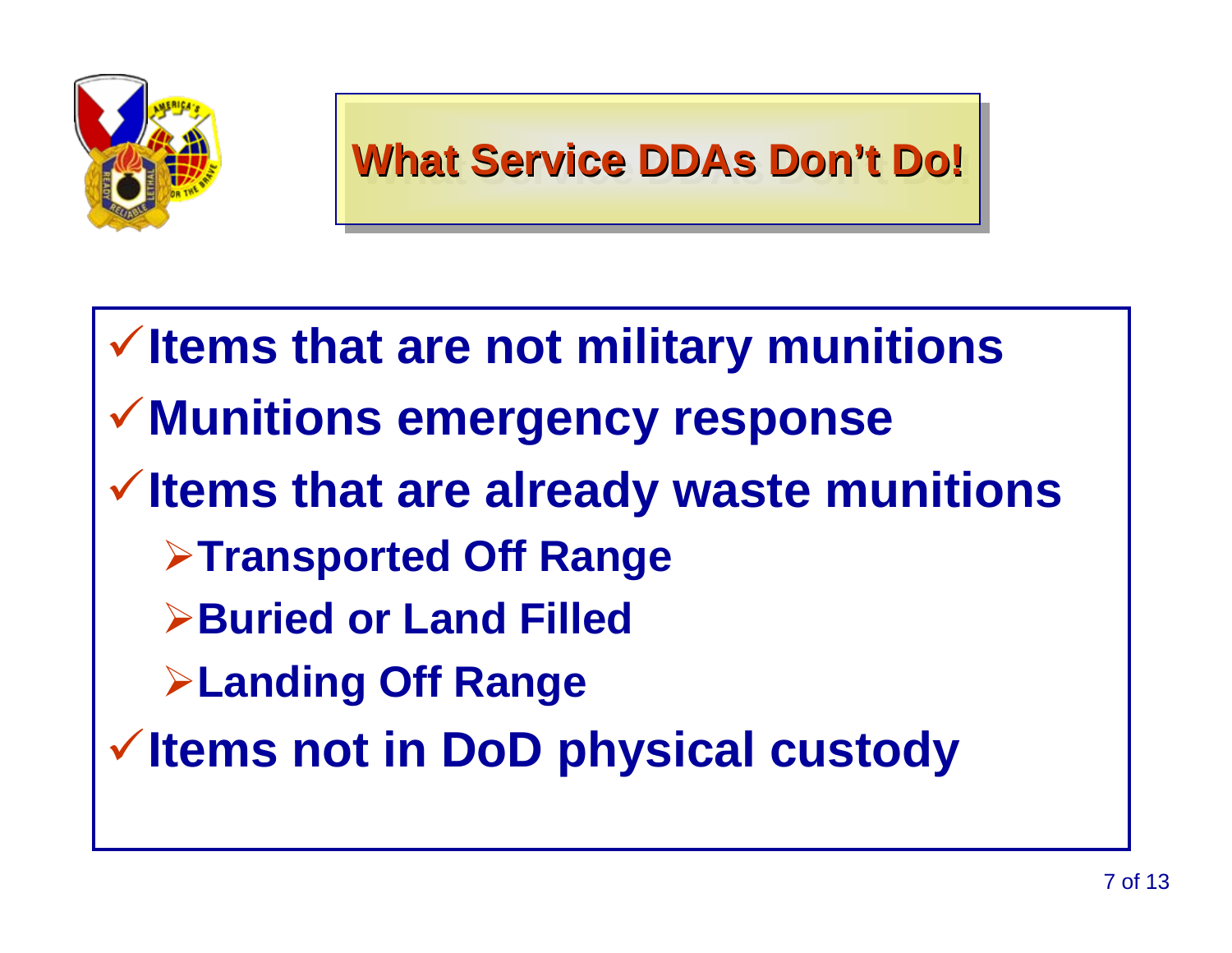![](_page_7_Picture_0.jpeg)

- 9 **Munitions (waste) management focal point**
- 9 **Handle difficult situations**
- 9 **Lead changes that affect MR implementation** ¾**Condition Code V (waste munitions)**
- 9 **Provide timely and accurate guidance to customers**
- 9 **Use strategic planning to manage the B5A demil Account**
	- ¾**Web Based Disposition Location tool**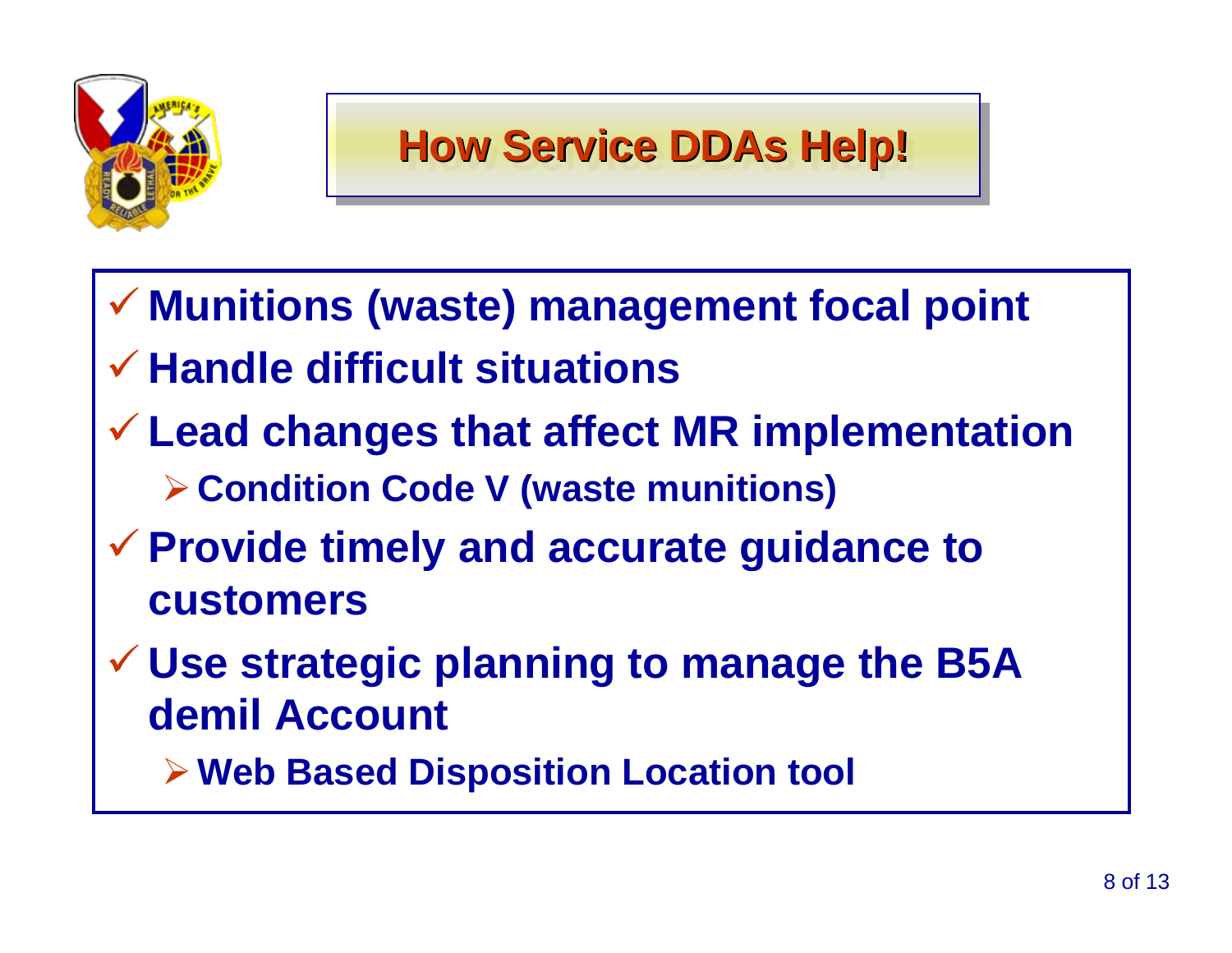![](_page_8_Picture_0.jpeg)

![](_page_8_Picture_1.jpeg)

### **Tony Livingston, HQ JMC, Rock Island, IL**

![](_page_8_Picture_3.jpeg)

**Tony King, HQ AMCOM, Red Stone Arsenal, AL**

![](_page_8_Picture_5.jpeg)

**Steve Schoonmaker, ARDEC, Picatinny, NJ**

![](_page_8_Picture_7.jpeg)

**Steve Lovely, ATEC, Aberdeen, MD**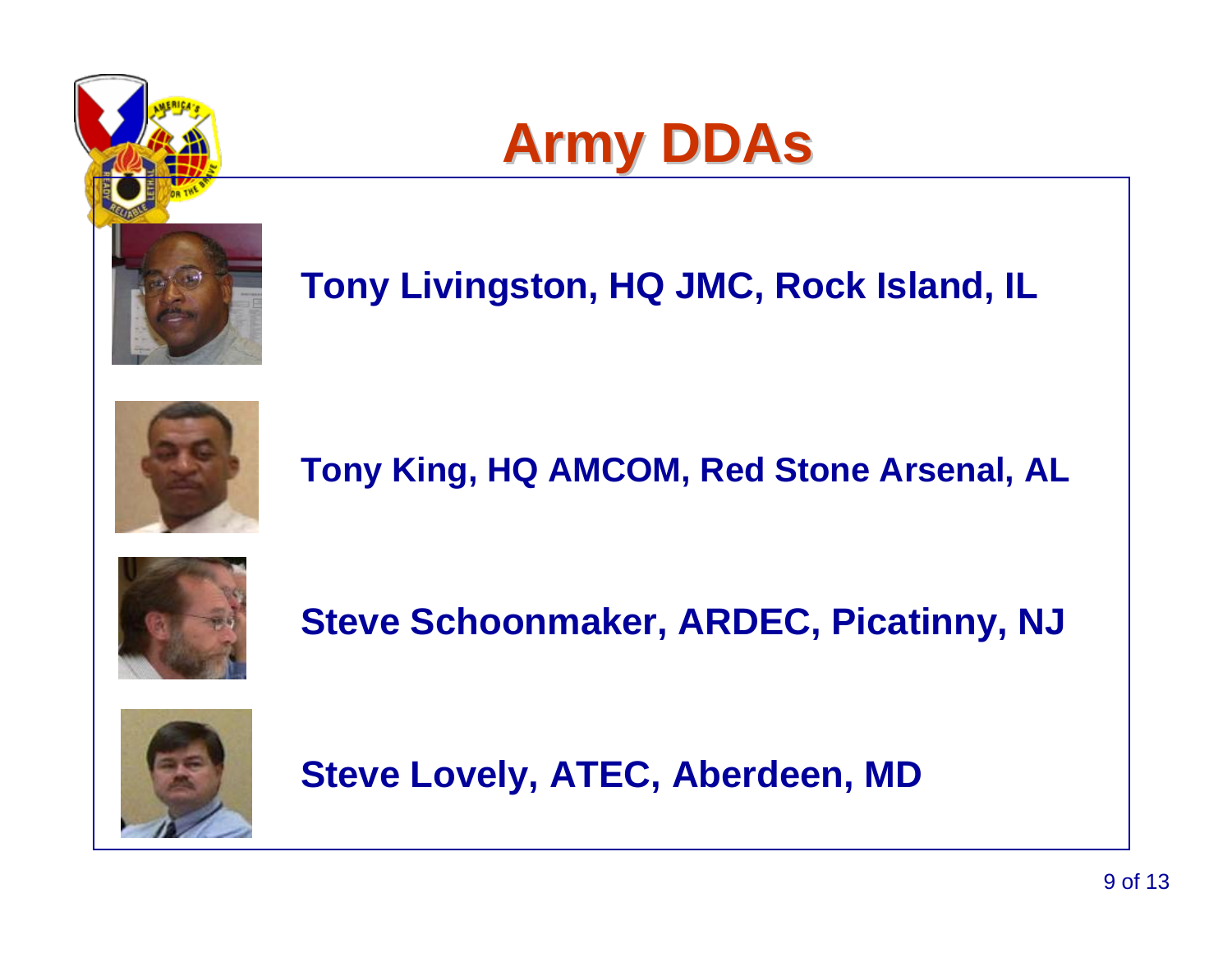![](_page_9_Picture_0.jpeg)

![](_page_9_Picture_1.jpeg)

#### **Picture not available**

### **Cindy Monn, NOLSC (Ammo), Mechanicsburg, PA**

![](_page_9_Picture_4.jpeg)

### **Don Gratzer, NSWC Crane, Crane, IN**

![](_page_9_Picture_6.jpeg)

**Joe Schuppel, NSWC Indian Head, MD**

![](_page_9_Picture_8.jpeg)

**Alan Lane, Patuxent River, MD**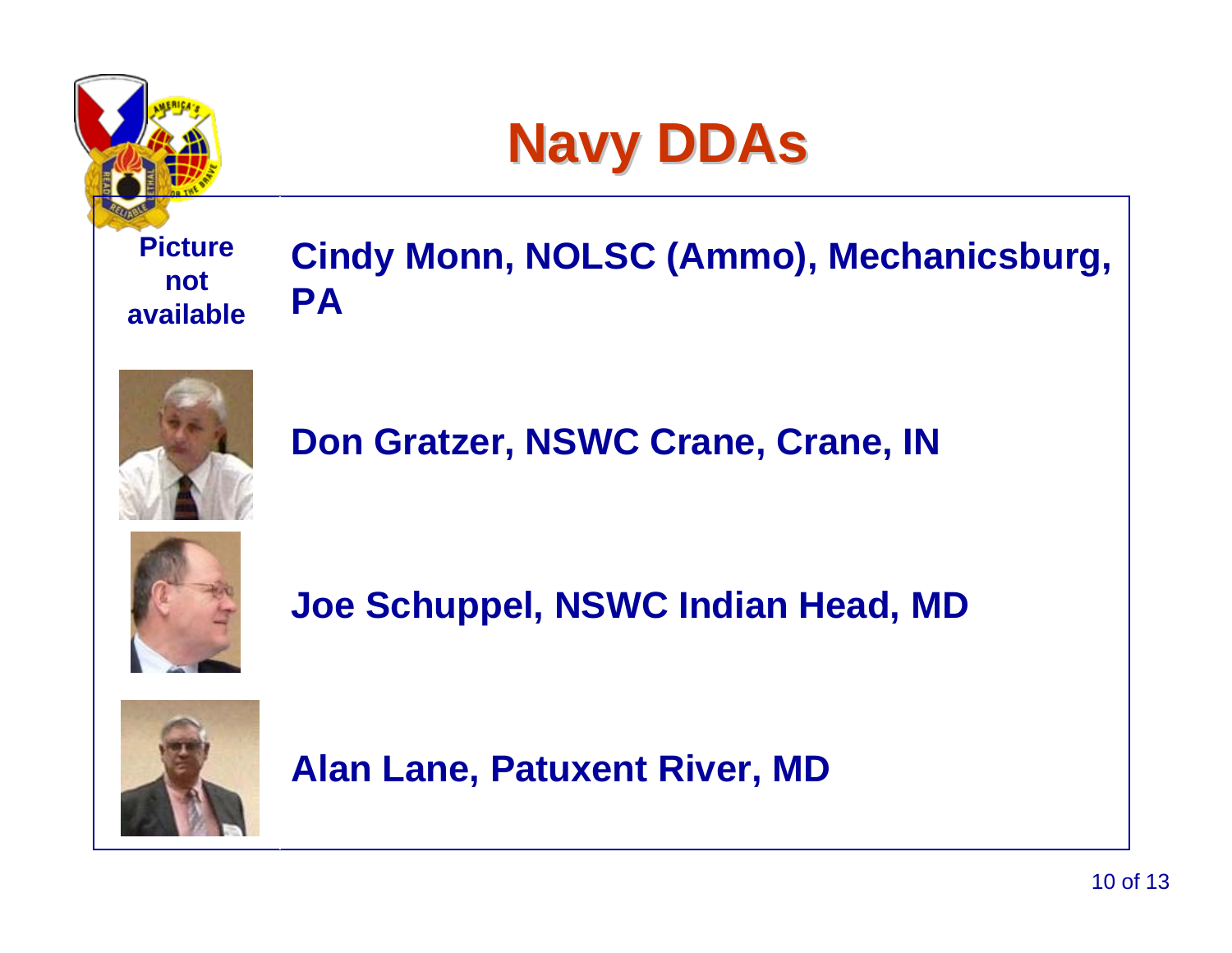![](_page_10_Picture_0.jpeg)

## **Navy DDAs (Cont'd) Navy DDAs (Cont'd)**

![](_page_10_Figure_2.jpeg)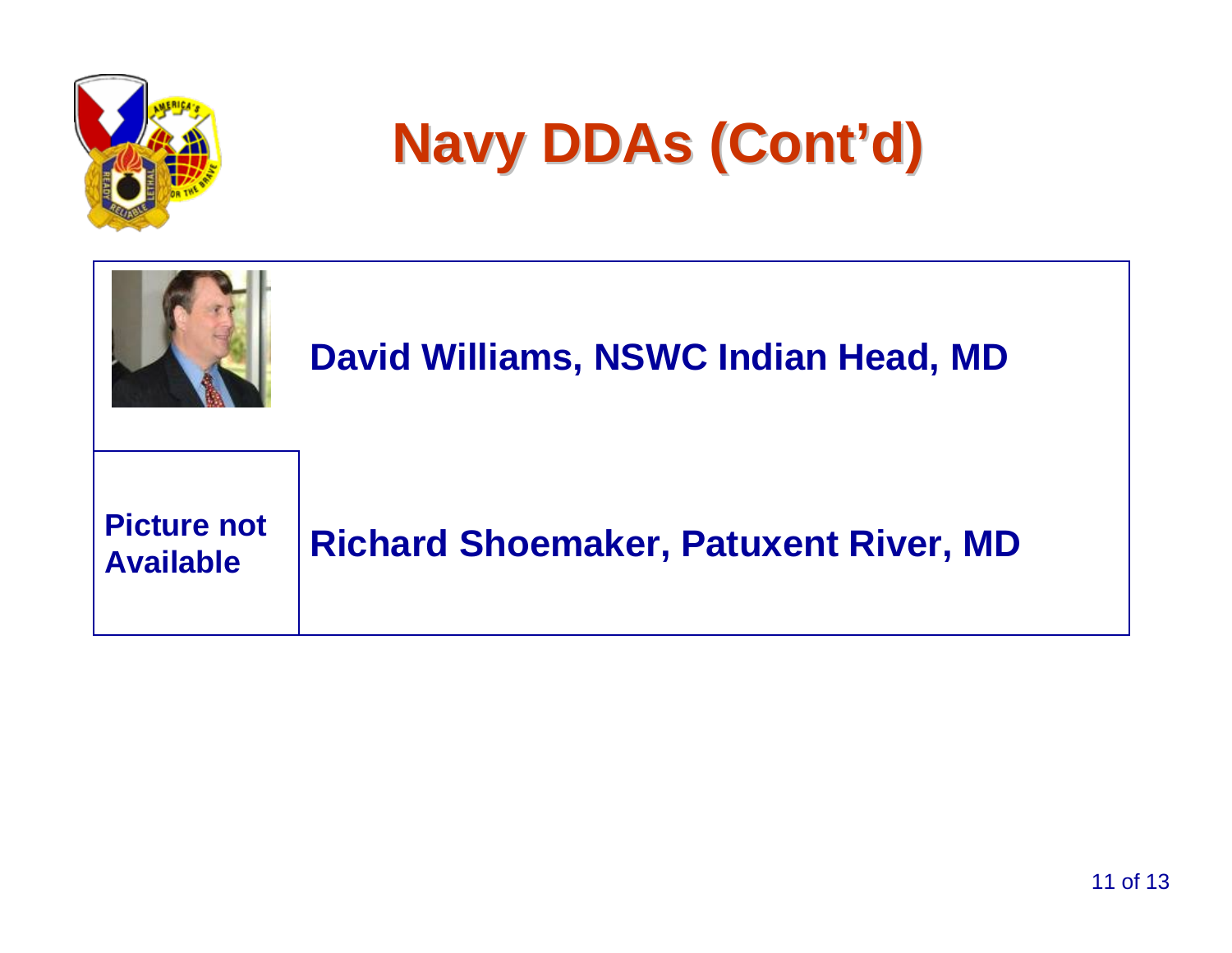![](_page_11_Picture_0.jpeg)

### **Air Force DDAs Air Force DDAs**

![](_page_11_Picture_2.jpeg)

### **James Bracey, Hill AFB, Ogden, UT**

![](_page_11_Picture_4.jpeg)

**Bert Erickson, Hill AFB, Ogden, UT**

![](_page_11_Picture_6.jpeg)

**DeWitt Edenfield, Robins AFB, GA**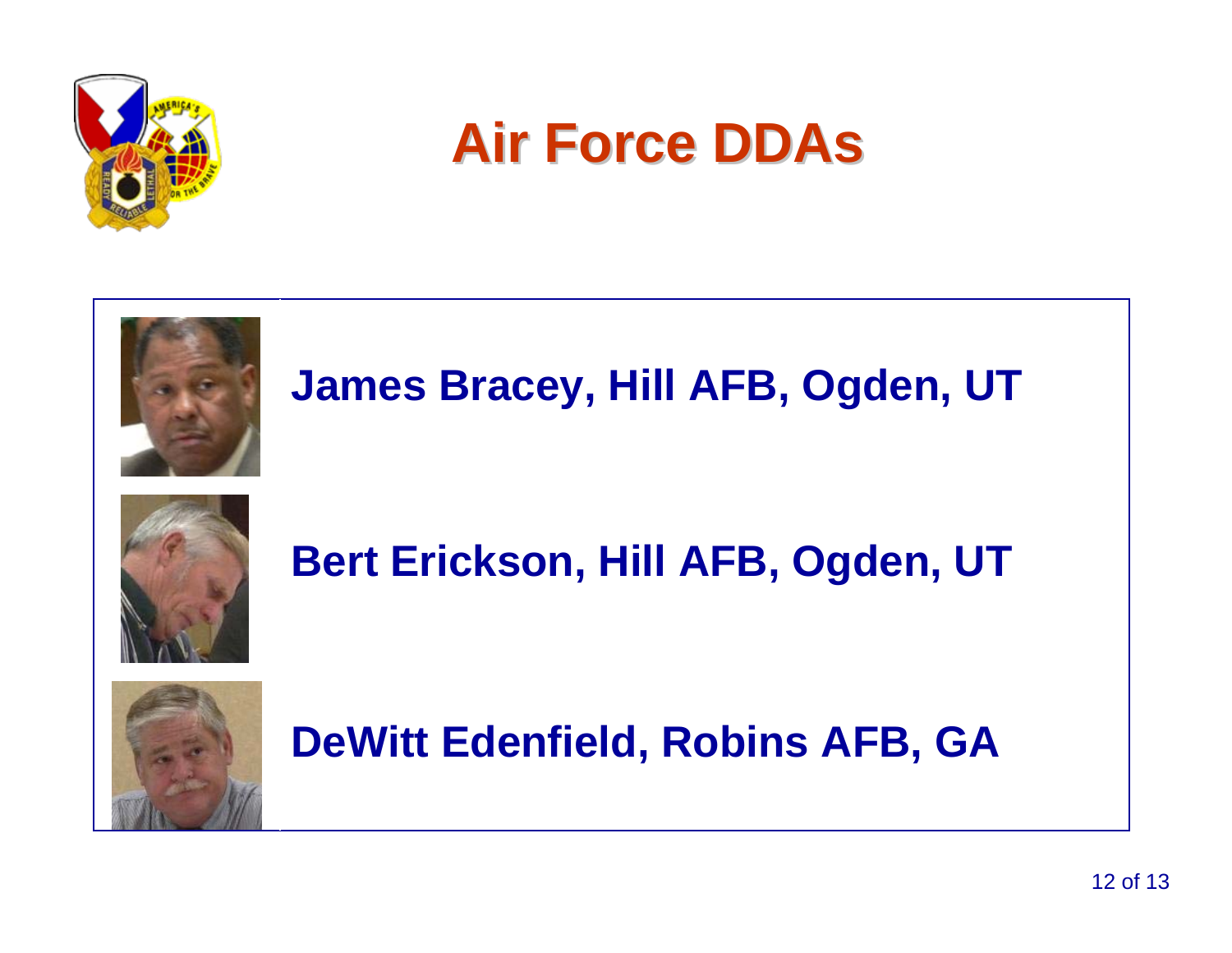![](_page_12_Picture_0.jpeg)

## **Marine Corps DDAs Marine Corps DDAs**

| <b>Picture not</b> | <b>Chris Dunn, Systems Command, QUANTICO,</b> |
|--------------------|-----------------------------------------------|
| available          | <b>VA</b>                                     |
| <b>Picture not</b> | <b>Michael James, Systems Command,</b>        |
| available          | <b>QUANTICO, VA</b>                           |